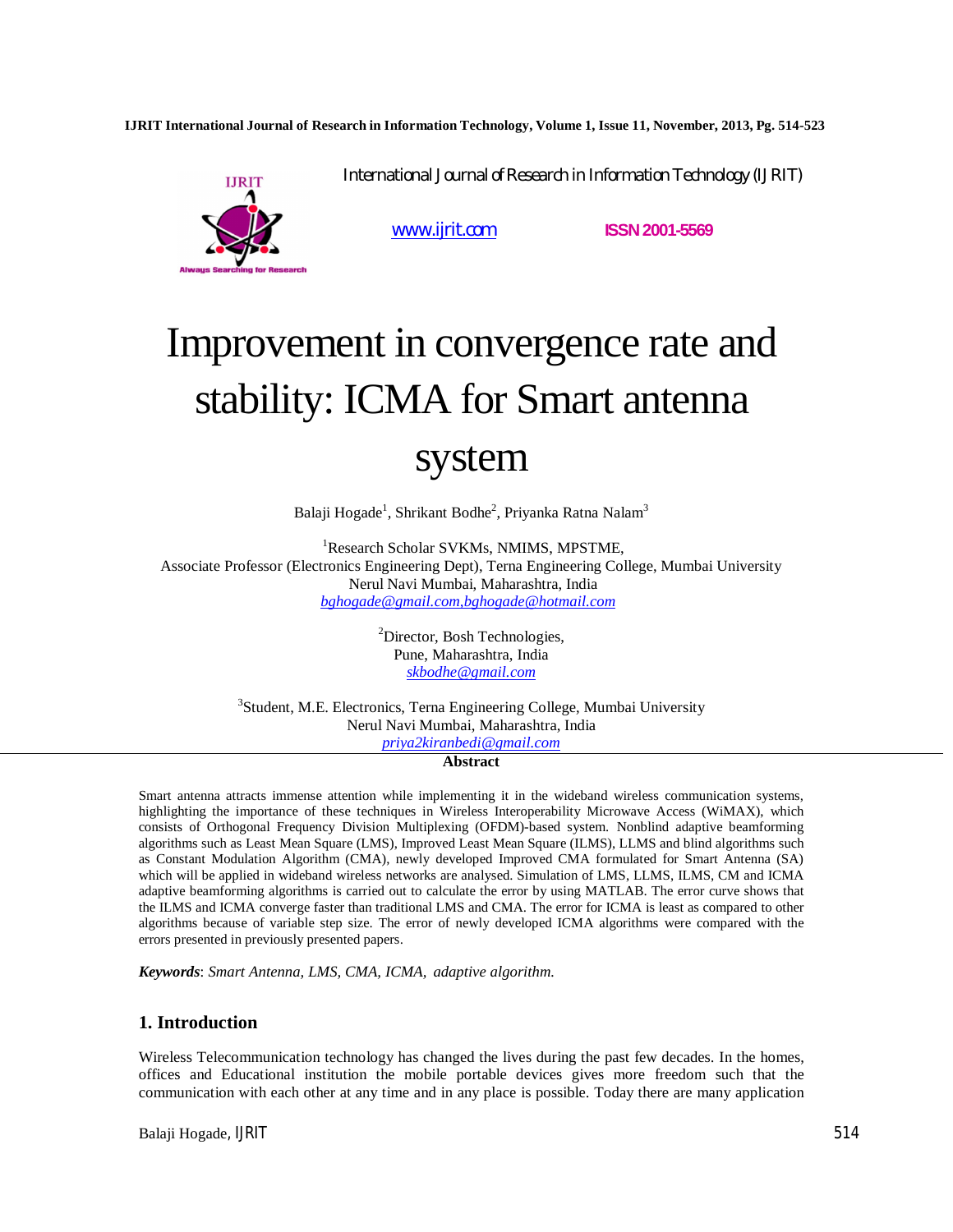of wireless communication in almost in every area such as Personal Communications Services (PCS), Wireless Personal Area Networks (WPAN), Wireless Local Area Networks (WLAN) and many other Telecommunication systems, which provides reliable wireless connections between computers, portable devices and consumer electronics within a short range.

As the growing demand for mobile communications is constantly increasing, the need for better coverage, improved capacity and higher transmission quality arises. Thus, more efficient use of the radio spectrum is required. Smart Antenna Systems (SAS) are capable of efficiently utilizing the radio spectrum and assure a successful solution to the present wireless system problems while accomplishing reliable and robust highdata-rate transmission. Smart antenna systems comprise several critical areas such as individual antenna array design, signal processing algorithms, space-time processing, wireless channel modeling and coding and network performance. A Smart Antenna (SA) is a digital wireless communications antenna system that takes advantage of diversity effect at the source (transmitter), the destination (receiver), or both. Diversity effect involves the transmission and/or reception of multiple radio frequency (RF) waves to increase data speed and reduce the error rate.

The use of smart antennas can cut down the difficulty caused by multipath wave propagation. Smart antennas fall into three major categories: SIMO (single input, multiple output), MISO (multiple input, single output), and MIMO (multiple input, multiple output). In SIMO technology, one antenna is used at the source, and two or more antennas are used at the destination. In MISO technology, two or more antennas are used at the source, and one antenna is used at the destination. In MIMO technology, multiple antennas are employed at both the source and the destination. MIMO has attracted the most attention recently because it can not only eliminate the adverse effects of multipath propagation, but in some cases can turn it into an advantage.

# **2. Adaptive Beam forming Algorithms**

For the time-varying signal propagation environment, a recursive update of the weight vector is needed to track a moving user so that the spatial filtering beam will adaptively steer to the target user's time-varying DOA, thus resulting in optimal transmission/reception of the desired signal [1]. To solve the problem of time-varying statistics, weight vectors are typically determined by adaptive algorithms which adapt to the changing environment. Figure 1 shows a generic adaptive antenna array system consisting of an N-element antenna array with a real time adaptive array signal processor containing an update control algorithm.



**Fig. 1 Functional diagram of an** *N***-element adaptive array**

The data samples collected by the antenna array are fed into the signal processing unit which computes the weight vector according to a specific control algorithm. Steady-state and transient-state are the two classifications of the requirement of an adaptive antenna array. These two classifications depend on whether the array weights have reached their steady-state values in a stationary environment or are being adjusted in response to alterations in the signal environment. If the reference signal for the adaptive algorithm is obtained by temporal reference, *a priori* known at the receiver during the actual data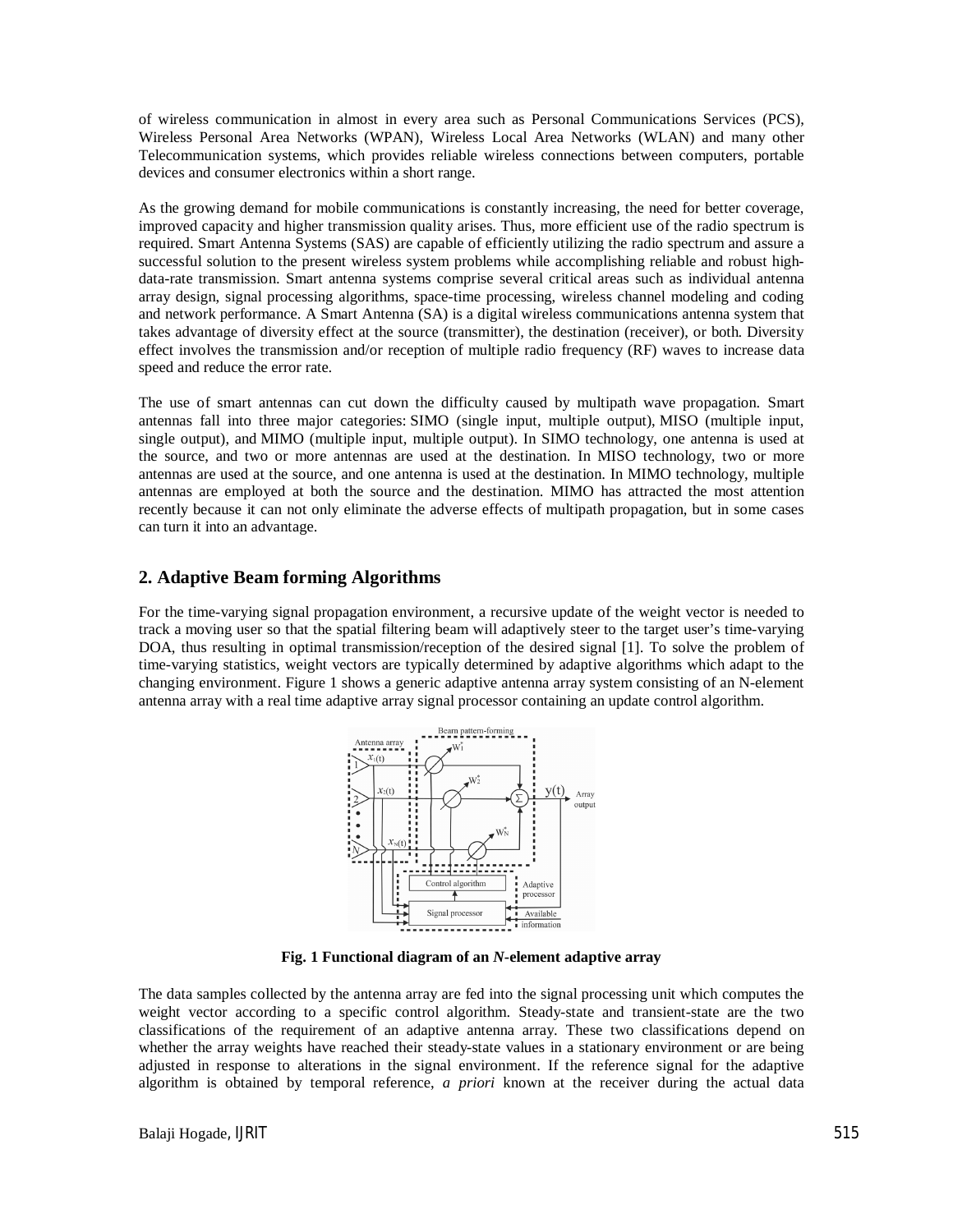transmission can either continue to update the weights adaptively via a decision directed feedback or use those obtained at the end of the training period. Several adaptive algorithms can be used such that the weight vector adapts to the time-varying environment at each sample.

## **2.1 LMS Algorithm:**

The LMS algorithm can be easily realized with the advantage of simple, less operations and robust for signal statistical characteristic. Then the convergence rate and steady state error of LMS algorithm is analyzed and in order to achieve faster convergence rate and less state error a new variable step size LMS algorithm is proposed [2]. By combining the signals incident on the linear antenna array and by knowing their DOA, a set of weights can be adjusted to optimize the radiation pattern. The application of the LMS algorithm to estimate the optimum weights of an antenna array is widespread. Some of the parameters are related to the array structure in terms of its size and element spacing. Others are related to the incident signals including their number and angular separation. Moreover, the SNR has an effect on the performance of the LMS beam former. The LMS algorithm involves the adjustment of a set of weights to minimize the difference between a reference signal and the antenna array output. The reference signal is used by the array to distinguish between the desired and interfering signals at the receiver. A block diagram of an adaptive beam former (LMS) is shown in Figure 2 [3]. The output of the array is given by,

$$
y(t) = \boldsymbol{w}^H x(t) \tag{1}
$$

Therefore the LMS algorithm can be summarized in following equations;

| Output $y(n) = w^H x(n)$                  | (2) |
|-------------------------------------------|-----|
| Error $e(n) = b(n) - y(n)$                | (3) |
| Weight $w(n+1) = w(n) + \mu x(n)e^{i}(n)$ | (4) |



**Fig .2 Block diagram of LMS algorithm**

#### **2.2 The Constant-Modulus Algorithm (CMA)**

Many communication signals, frequency or phase modulated, such as FM, CPFSK modulation, and square pulse-shaped complex pulse amplitude modulation (PAM) has a constant complex envelope [88]. This property is usually referred to as the *constant modulus* (CM) signal property. For these types of communication signals, one can take advantage of the prior knowledge of this characteristic and specify the adaptation algorithm to achieve a desired steady state response from the array. The CMA is the most well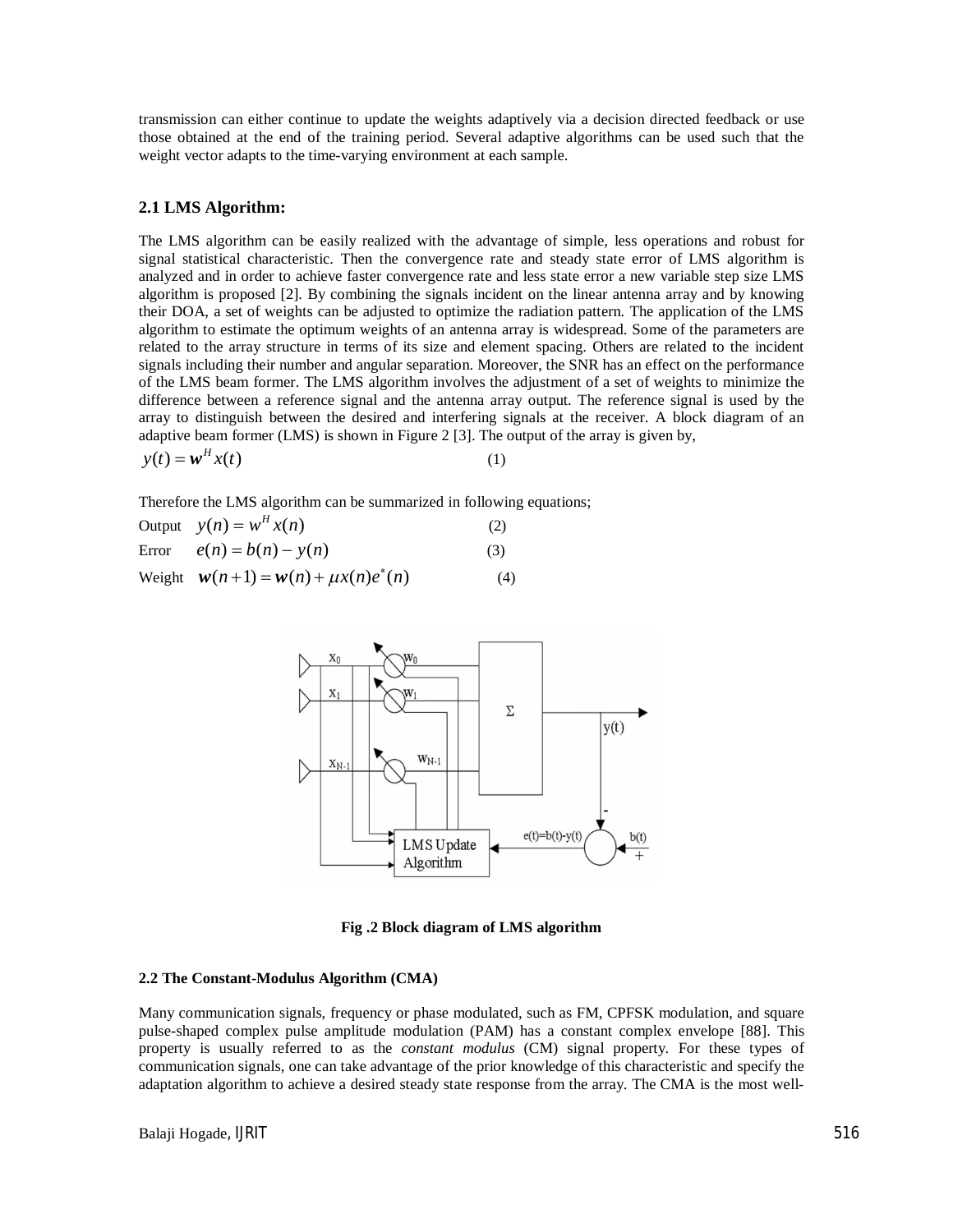known algorithm of this kind. It is suitable for the transmission of a modulated signal over the wireless channel, since noise and interference corrupt the CM property of the desired signal [4]. Thus, the CM provides an indirect measure of the quality of the filtered signal. It adjusts the weight vector of the adaptive array so as to minimize the variation of the desired signal at the array. After the algorithm converges, a beam is steered in the direction of the signal of interests, whereas nulls are placed in the direction of interference. In general, the CM algorithm seeks a beamformer weight vector that minimizes a cost function of the form

$$
\boldsymbol{J}_{p,q} = E\left\{ \left\| y(k) \right\|^p - 1 \right\}^q \right\} \tag{5}
$$

Equation (5) describes a family of cost functions. The convergence of the algorithm depends on the coefficients *p* and *q* in (5). A particular choice of *p* and *q* yields a specific cost function called the  $(p, q)$  CM *cost function*. The (1*,* 2) and (2*,* 2) CM cost functions are the most popular. The objective of CM beamforming is to restore the array output  $y$  ( $k$ ) to a constant envelope signal. Using the method of steepest descent, the weight vector is updated using the following recursive equation,

$$
\mathbf{w}(k+1) = \mathbf{w}(k) - \mu \nabla_{\mathbf{w}, \mathbf{w}^*} (\mathbf{J}_{p,q})
$$
 (6)

When the  $(1, 2)$  CM function is used, the gradient vector is given by [5]

$$
\nabla_{\mathbf{w},\mathbf{w}^*}(\boldsymbol{J}_{1,2}) = \frac{\partial \boldsymbol{J}_{1,2}}{\partial \mathbf{w}^*} = E \left[ \boldsymbol{X}(k) \left( \boldsymbol{y}(k) - \frac{\boldsymbol{y}(k)}{|\boldsymbol{y}(k)|} \right)^* \right] \tag{7}
$$

Ignoring the expectation operation in (7), the instantaneous estimate of the gradient vector can be written as

$$
\nabla_{w,w^*}(\boldsymbol{J}_{1,2}(k)) = \boldsymbol{X}(k) \left[ y(k) - \frac{y(k)}{|y(k)|} \right]^* \tag{8}
$$

Therefore, using (8), the resulting weight vector is given by

$$
\mathbf{w}(k+1) = \mathbf{w}(k) - \mu \left[ y(k) - \frac{y(k)}{|y(k)|} \right]^* \mathbf{X}(k) \tag{9}
$$

 $= w(k) + \mu e^{*}(k) X(k)$ Where,

$$
e(k) = \frac{y(k)}{|y(k)|} - y(k)
$$
\n(10)

Comparing the CM and the LMS algorithms, we notice that they are very similar to each other. The term *y*  $(k)$  |*y* (*k*)| in CM plays the same role as the desired signal in the LMS. However, the references signal *b* (*k*) must be sent from the transmitter to the receiver and must be known for both the transmitter and receiver if the LMS algorithm is used. The CM algorithm does not require a reference signal to generate the error signal at the receiver [5]. Several other properties of the constant modulus algorithm are discussed in [6].

#### **2.2 Improved CMA:**

CMA has the disadvantages of the slow convergence rate and large steady state MSE. The objective of this work is to improve the convergence properties of the CM schemes. The convergence properties of any adaptive algorithm depend on the cost function, which is subject to minimization during the adaptation process. The cost function is a function of the equation for the error, defined as the difference between the present and the desired value of any property of the signal that is to be restored. Therefore, the cost function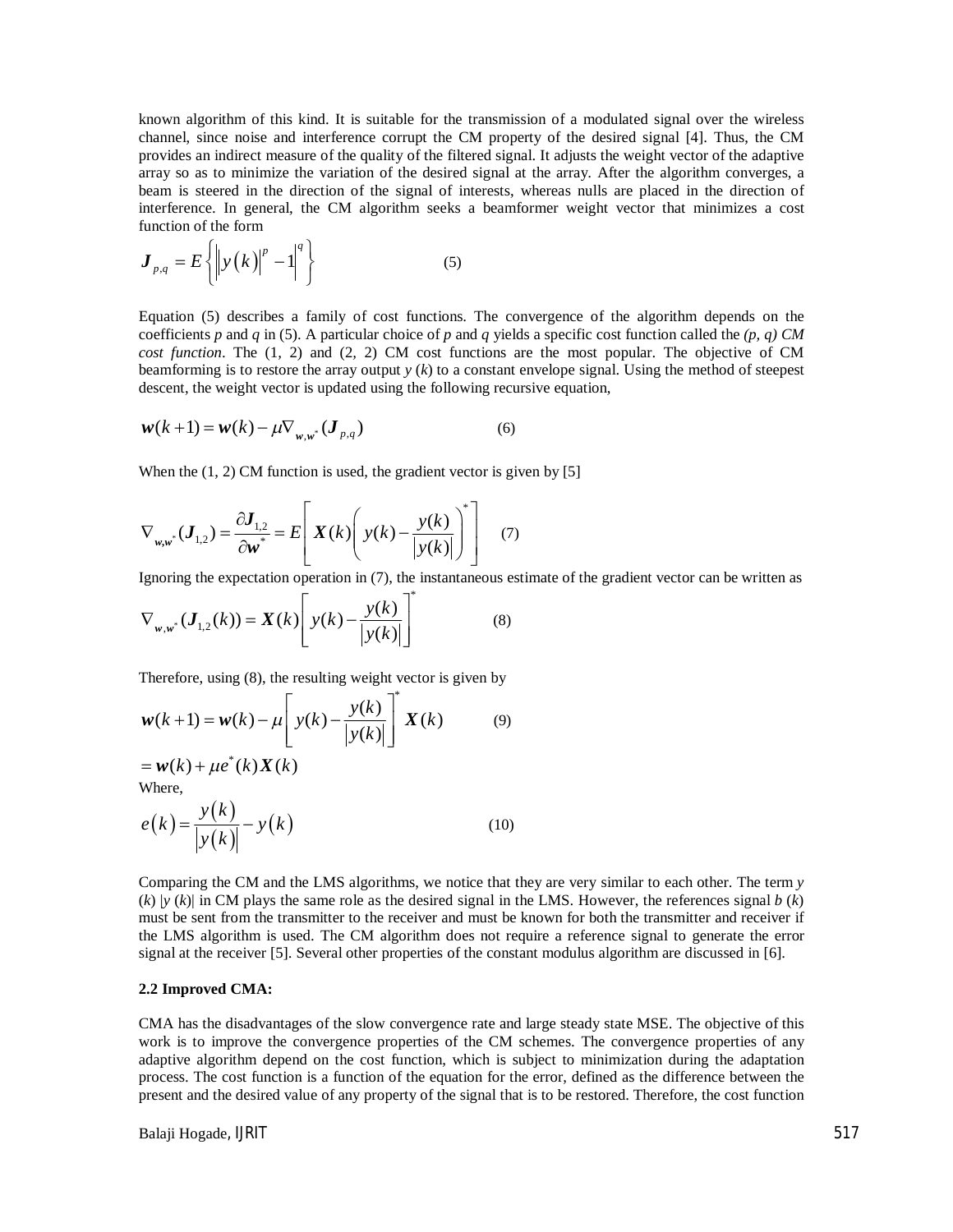of an adaptive algorithm can be changed either by changing the function itself or by changing the error equation. The most commonly used definition of the cost function is the mean squared value of the error. Changing the definition of the cost function provides a lot of advantages. For example, a non-MSE criterion improves the performance of the adaptive algorithm when the interfering noise distribution is non-Gaussian. In this work, instead of changing the definition of the cost function, step size is varied to improve the performance the CM algorithm. It is shown that the performance of CMA can be improved by only changing the equation for the error signal. Some error equations provide better convergence rate, while other error equations improve performance by eliminating the probability of converging to local minima. Convergence to global minima can be confirmed by following some steps and checks during the initialization and adaptation respectively.

Several new algorithms have been introduced to overcome the disadvantages of CMA. A variable step size Improved CMA (ICMA) is proposed to improve the stability of the system and convergence speed. ICMA is CMA, but the step size is changed as the correlation matrix is changed to avoid unstable system. ICMA shows the performance improvement in convergence behaviour.

The variable step CMA is proposed based on the relationship between the performance and step  $\mu$ . The basic principle of Improved CMA is that at the stage of beginning to converge or change of system parameter for the weight of adaptive algorithm is far away from the optimal weight; choose a large value for *µ* to ensure it has faster convergence rate and tracing rate. When the weight of algorithm is near to the optimal value, in order to reduce the steady state error, choose a smaller value for  $\mu$  therefore  $\mu$  becomes scaling independent as given in the following equation (11)

$$
\boldsymbol{w}^{(k+1)} = \boldsymbol{w}^k - \frac{\mu}{\|\boldsymbol{x}_k\|^2} \boldsymbol{x}_k (y_k - \frac{y_k}{|y_k|})
$$
(11)

As can be seen from Equation (11), the algorithm reduces the step size  $\mu$  to make the changes large. As a result, the step size  $\mu$  varies adaptively by following the changes in the input signal level. This prevents the update weights from diverging and makes the algorithm more stable and faster converging than when a fixed step size is used. In addition, the ICMA algorithm is used as the MMSE method needs to cope with the large changes in the signal levels of wireless communication systems, the new optimum ICMA algorithm update the weight vectors according to the following equations

$$
R_{rr} = \sum_{1-N_1}^{N_2} x(n) x^H(n) \quad r = \sum_{1-N_1}^{N_2} b^*(n) x(n) \tag{12}
$$

$$
w_0 = R^{-1}r \tag{13}
$$

$$
y(n) = w^H x(n)
$$
 (14)

$$
e(n) = y(n) \left[ 1 - \frac{1}{|y(n)|} \right]
$$
 (15)

$$
w(n+1) = w(n)x(n)\mu e^*(n)
$$
 (16)

$$
= w(n) + \frac{\mu}{\|x(n)\|^2} x(n)e^*(n)
$$
 (17)

The final weight vector of the ICMA algorithm is estimated from equation (11). In the ICMA algorithm, advantages of both the block adaptive and sample by sample techniques are employed. In this algorithm, the initial weight vector is obtained by matrix inversion through Sample Matrix Inversion (SMI) algorithm,

Balaji Hogade, IJRIT 518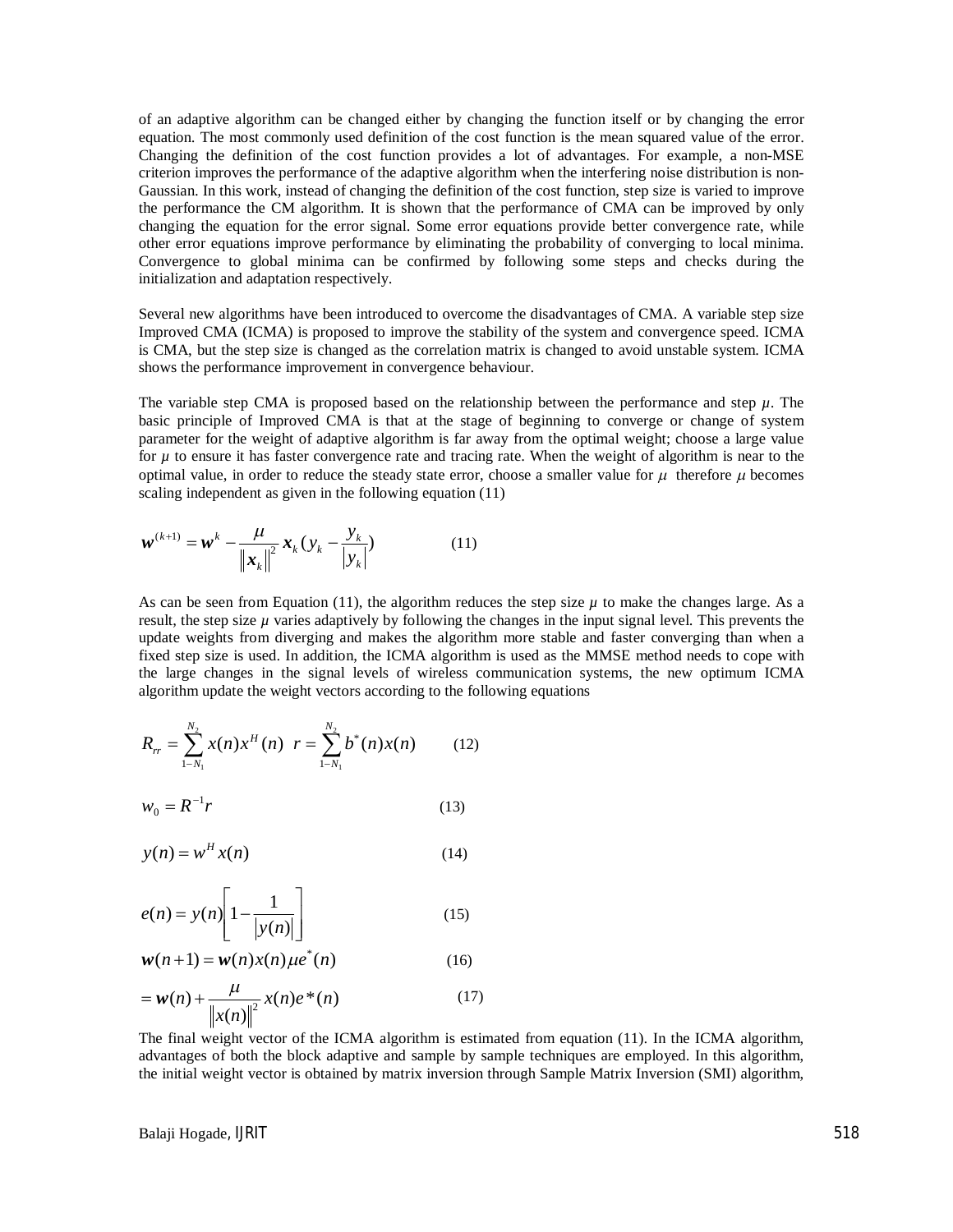only for the first few samples or for a small block of incoming data instead of arbitrary value before calculating the final weight vector. The final weight vector is updated by using the ICMA algorithm.

## **3. Simulation Results of different beamforming algorithm for Error plot:**

Simulation of LMS, LLMS, ILMS, CM and ICMA adaptive beamforming algorithms is carried out to calculate the error by using MATLAB. The error curve shows that the ILMS and ICMA converge faster than traditional LMS and CMA.

The error of newly developed ICMA algorithms were compared with the errors presented in [9].





Figure.5. Error plot of LLMS algorithm



Figure.6. Error plot of CMA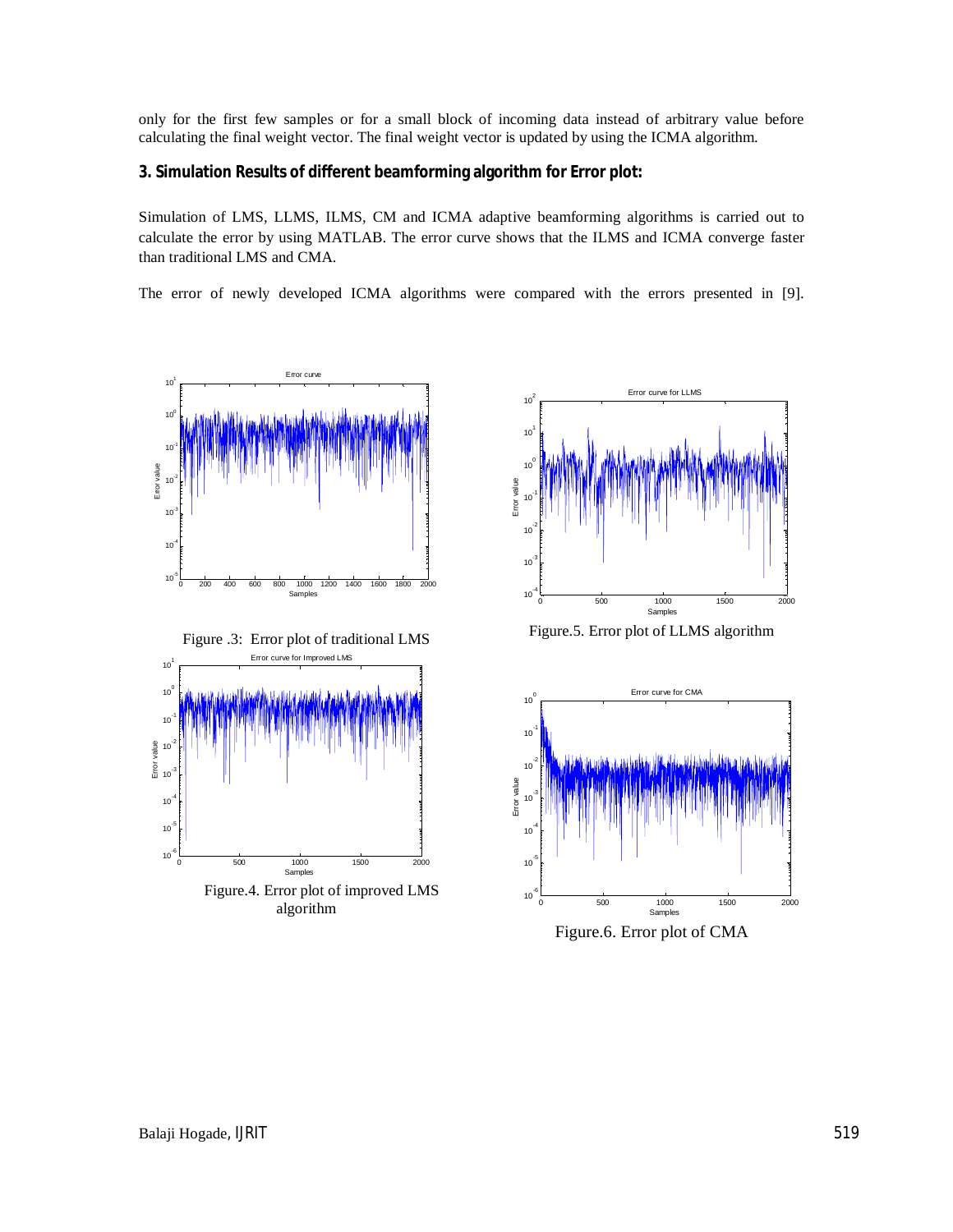

Figure.7. (a) Error plot of improved CMA



Figure.8. Mean square error plot for the NCMA algorithm[9]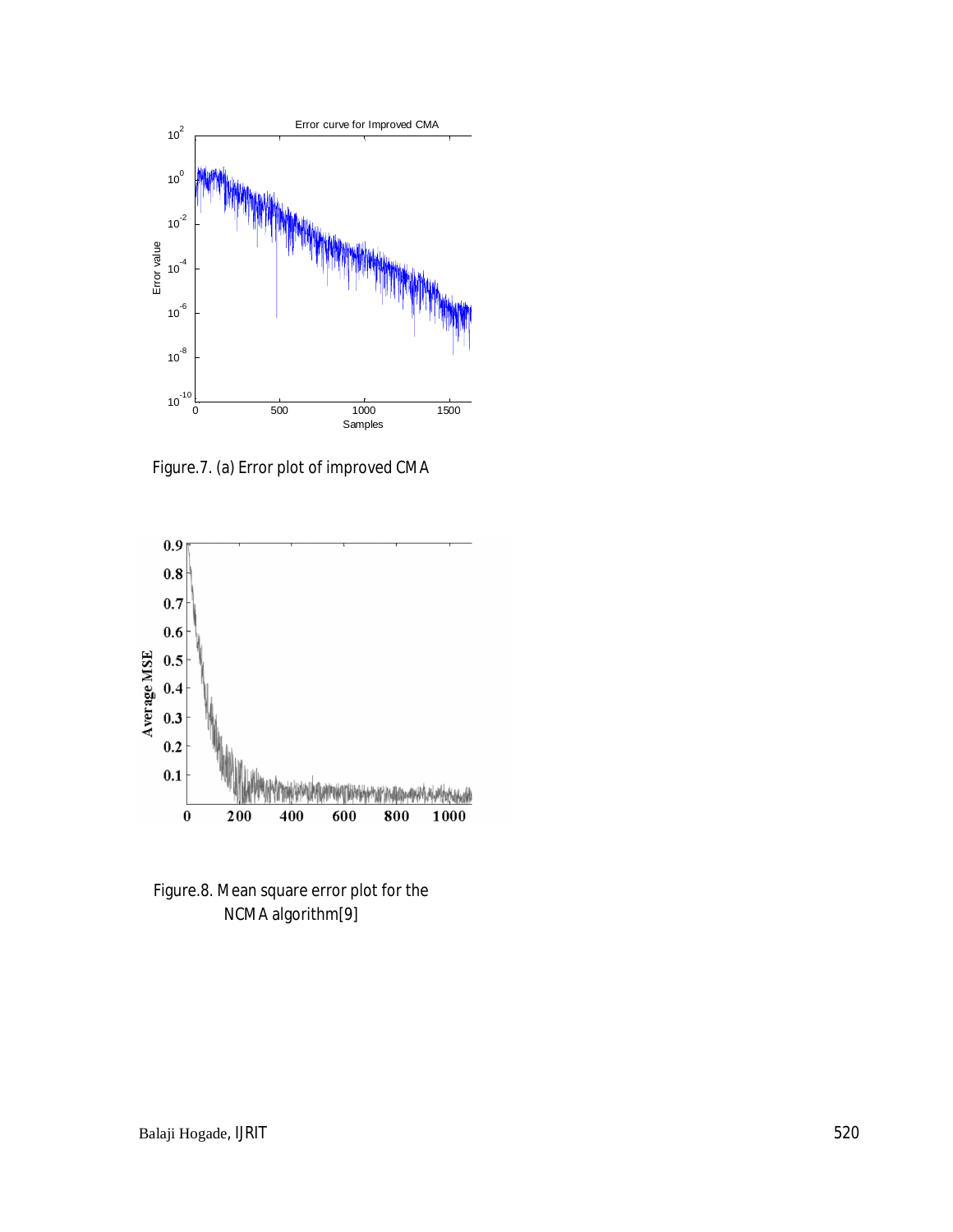

Figure.9 Mean square error plot for the SMI-NCMA algorithm [9]

From Figures 7 to 9 it is clear that the convergence of proposed ICMA is faster than the typically NCMA algorithm and SMI-NCMA algorithms published in [9]. The NCMA algorithm starts to converge from iteration number 200 whereas SMI-NCMA and ICMA algorithm starts to converge from the initial iteration. It is observed that at around 100 iterations the NCMA error is almost 0.2591, SMI-NCMA error is 0.0568 and ICMA error is 0.03981. Consequently there is 30% decrement in the error at around 100 iterations with the proposed ICMA algorithm as compared to SMI-NMCA of [9].

# **7. Conclusion**

The error for Traditional LMS algorithm is maximum 3.1 and minimum 0.0001 for 300 and 1800 samples respectively. For ILMS the maximum error is 1 and minimum error is  $10^{-6}$  it remains between 1 and .001 till the end  $(2000 \text{ samples})$ . The minimum error for LLMS is  $10^{-4}$  and maximum error is 31 and it keeps on changing between 3 and 0.01till the end (2000 samples). The least error is 0.000001 and the maximum error is 0.31 for CMA and it remains between 0.01 and 0.0001 towards the end for 2000 samples. Similarly the minimum and maximum errors for ICMA are  $10^{-10}$  and 1 respectively. Therefore it is concluded that there is minimum 40% improvement in the error for the newly developed ICMA algorithm as compared to other algorithms. Hence it is resolved that ICMA starts to converge from the beginning itself.

The proposed ICMA attain more flying convergence than the typical NCMA and SMI-NCMA algorithms. Also the NCMA algorithm starts to converge from the iteration number 200 whereas the SMI-NCMA and ICMA algorithm starts to converge from the initial iteration. In this case, the NCMA error is almost 0.2591, the SMI-NCMA error is 0.0568 and the ICMA error is 0.03981 at around 100 iterations. Hence there is 30% decrement in the error at around 100 iterations with the proposed ICMA algorithm as compared to SMI-NMCA.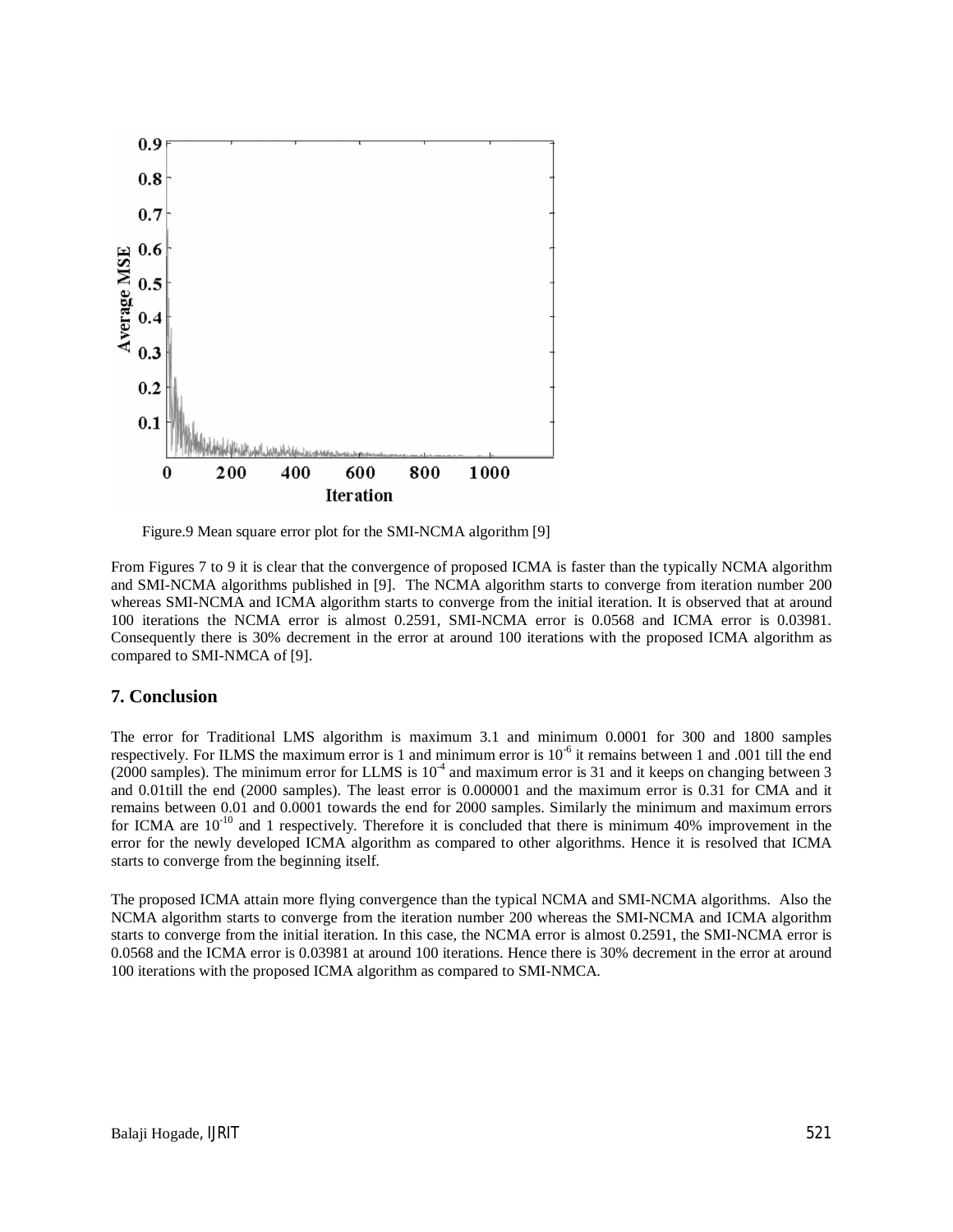## **8. References**

[1] A. J. Paulraj, D. Gesbert, and C. Papadias, Encyclopedia for Electrical Engineering. New York: Wiley, 2000, Antenna arrays for Wireless Communications, pp. 531–563

[2] Yang qun, Cao xiang-yu, "Performance of LMS Algorithm in Smart Antenna", ICMMT 2010 Proceedings, pp. 1372 – 1375.

[3] K. K. Shetty "A novel algorithm for uplink interference suppression using smart antenna in mobile communication", Ph.D. thesis, 2004

[4] J. H. Reed, Software Radio: A Modern Approach to Radio Engineering. Upper Saddle River, NJ: Prentice Hall PTR, 2002.

[5] Z. Rong, Simulation of adaptive array algorithms for CDMA systems, Master's Thesis, Virginia Polytechnic Institute and State University, Blacksburg, VA, Sept. 1996.

[6] J. Treichler and B. Agee, "A new approach to multipath correction of constant modulus signals," IEEE Trans. Acoust., Speech, Signal Process, vol. 31, no. 2, pp. 459–472, Apr. 1983.

[7] http://www.wimax.com/commentary/wimax\_weekly/2-2-salient-features-of-wimax

[8] Daniele Borio, Laura Camoriano, Letizia Lo Presti and Marina Mondin, "Beamforming and Synchronization Algorithms Integration for OFDM HAP-Based Communications," International Journal of Wireless Information Networks, Vol. 13, No. 1, January 2006.

[9] A. Bouacha, F. Debbat, F.T. Bendimerad., "Modified blind beamforming algorithm for smart antenna system", Journal of Radio Electronics, pp1-20, January 2008

[10] Chan Kyu Kim, Kwangchun Lee and Yong Soo Cho., "Adaptive beamforming algorithm for ofdm systems with antenna arrays", IEEE Transactions on Consumer Electronics, Vol. 46, No. 4, pp 1052-1058, November 2000.

[11] B.G. Hogade, Jyoti Chougale-Patil, Shrikant K.Bodhe, "Analysis of Improved and Traditional LMS Beamforming Algorithm for Smart Antenna", IJERA, Vol. 2, Issue 3, May-Jun 2012, pp.1816-1820

[12] Balaji G. Hogade, Shrikant k. Bodhe, "Effect of Wideband Signals on Smart Antenna", IJoAT, Vol.3 No.1, January 2012, pp 55-63.

[13] BalajiG.Hogade, S. K Bodhe, V. M Patil, "Effect of Modulation Schemes on Performance of OF DM based Wireless Network using Smart Antenna", IJCSE, Vol. 4 No. 08 Aug, 2012, pp 1480-1492.

[14] B. Liu, R. Jin and Y. Fan,. "Modified pre-FFT OFDM adaptive antenna array with beam-space Channel estimation",. ELECTRONICS LETTERS, Vol. 40 No. 5, 4th March 2004.

 [15] Henna paaso et al., "Application aware algorithm and system design for multi-user enhancements for VHDR", Integrated Project – EUWB, Report, seventh framework programme, pp1-42, 2011.

 [16] Diego Bartolome, Ana L Perez-Neira, Antonio Pascual,. "Blind and semiblind spatio-temporal Diversity for ofdm systems", IEEE, pp 2769-2772, 2002

[17] Quanjiang Zhu, Shiwen Yang, Ruilin Yao, and Zaiping Nie, "Directional Modulation based on 4 D Antenna arrays",IEEE Transactions on antennas and propagation, pp1- 8, August 30, 2013.

Balaji Hogade, IJRIT 522